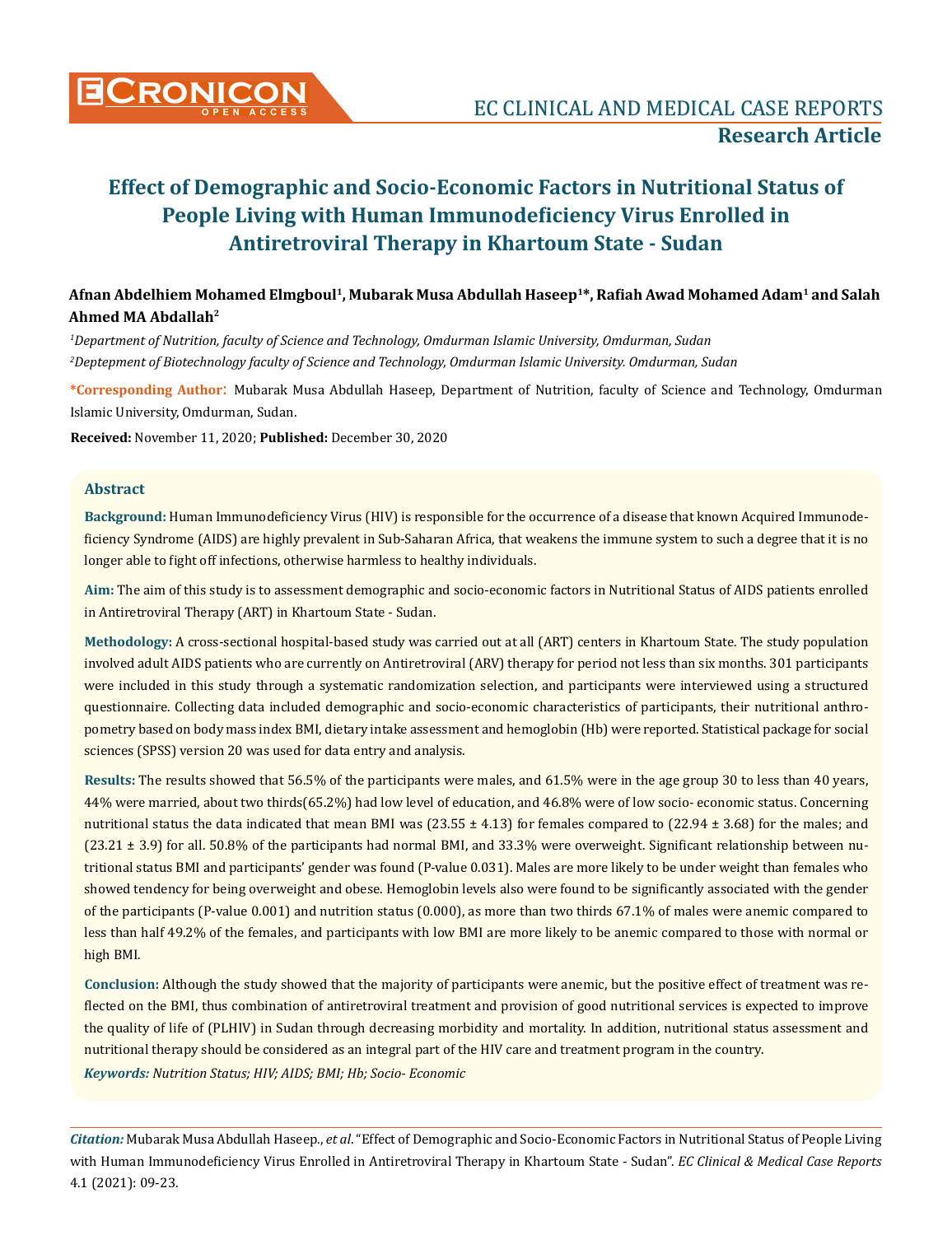#### **Introduction**

Globally, the total number of people living with HIV increased from 33.3 million in 2010 to 36.7 million in 2015. On the other hand, the number of new infections has decreased to 2.1 million in 2015 compared to 2.2 million in 2010. Similarly, the total number of HIV-related deaths has decreased from 1.5 million in 2010 to 1.1 million in 2015. Regarding the major interventions, treatment coverage with ART has increased from 7.5 million in 2010 to 17 million PLHIV in 2015 [1].

In 2015, the prevalence of HIV among adult population in Sudan is estimated at 0.3% with about 56,000PLHIV, 3,000 HIV-related deaths, and 5,600 new infections. Also, in the same year the total number of mothers needing ARVs for preventing mother-to-child transmission (PMTCT) has been estimated at 2,600 [1].

Nutrition is an important element for HIV patient, nutrition interventions can improve quality of life; assist in symptom management, support medication therapy, and help guard protect against infections and complications. A nutrition-related complications in HIV-positive people is prevalent and has an impact on disease progression and risk of mortality [2].

HIV exacerbates malnutrition due lack of food intake, increased energy needs, and reduced absorption of nutrients. This can lower the progression of HIV and worsen it by weakening the immune system, increasing susceptibility to opportunistic infections and reducing the effectiveness of treatment. The malnutrition-infection complex which is a result of HIV and AIDS is a significant factor between adults [3].

The link between nutrition and HIV/AIDS amplify the negative effects of HIV infection on human development at individual, household, community and national levels. The biological and social factors leading to mal nutritional status and weight loss, which are an important cause of morbidity in individuals infected with HIV, resulting in a poor quails [4].

The effect of HIV infection on nutrition was identified early in the epidemic. HIV induced immune impairment and heightened risk of infection can worsen nutritional status, lead to nutritional deficiencies through decreased food intake, mal absorption, and increased utilization and excretion of nutrients. These processes in turn hasten the progression of HIV infection to AIDS, while HIV infection exacerbates malnutrition by attacking the immune system and by negatively impacting nutrient intake, absorption and the body's use of food. Like HIV and AIDS, malnutrition also compromises the immune function and thus increases susceptibility to severe illnesses and reduces survival. Nutritional status modulates the immunological response to HIV infection, affecting the overall clinical outcomes and wasting is one of the most visible signs of malnutrition as patients progress from HIV to AIDS [5,6].

A good nutritional status is defined as when the body has enough and right kinds of food to meet its requirements for functioning, growth, repair and maintenance of health [7]. The relationship between HIV and nutritional status is multi-factorial and correcting ,this status becomes more difficult as infection progresses increasing the nutritional demand to be met which is usually affected by other factors such as poverty [8,9].

However, it is found that sufficient food has a positive influence on the health status of PLHIV as well as on the function of ARV drugs and adherence leading to significant impact on the survival of PLHIV [10].

The HIV-induced immune impairment and heightened risk of infection which can worsen nutritional status, leads to nutritional deficiencies through decreased food intake, mal absorption, and increased utilization and excretion of nutrients. These processes in turn hasten the progression of HIV infection to AIDS, while HIV infection exacerbates malnutrition by attacking the immune system and by

*Citation:* Mubarak Musa Abdullah Haseep., *et al*. "Effect of Demographic and Socio-Economic Factors in Nutritional Status of People Living with Human Immunodeficiency Virus Enrolled in Antiretroviral Therapy in Khartoum State - Sudan". *EC Clinical & Medical Case Reports*  4.1 (2021): 09-23.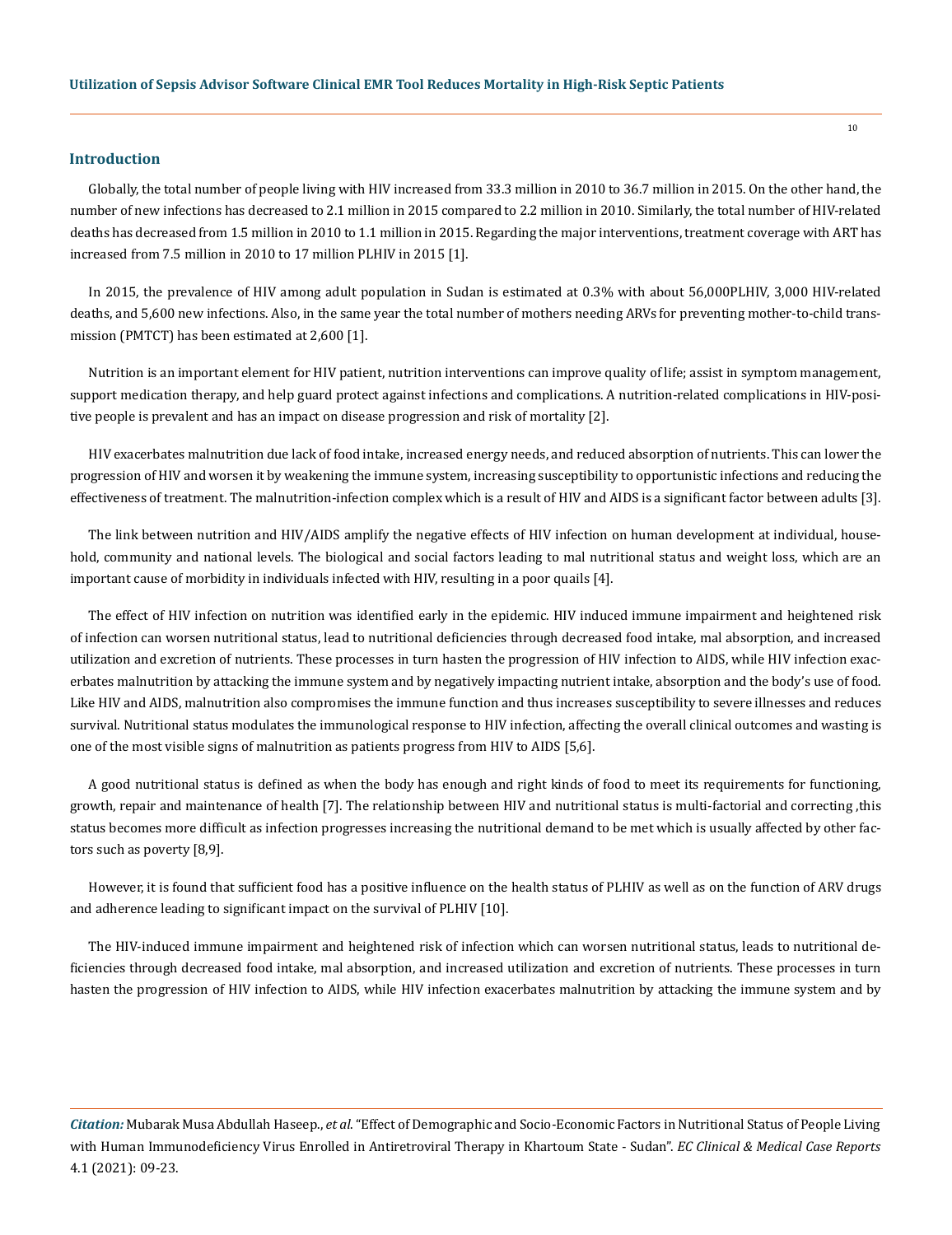negatively impacting nutrient intake, absorption and the body's use of food. Like HIV and AIDS, malnutrition also compromises the immune function and thus increases susceptibility to severe illnesses and reduces survival. Nutritional status modulates the immunological response to HIV infection, affecting the overall clinical outcomes [6,7].

Almost all studies found that the nutritional status of PLHIV is poor including the occurrence of wasting syndrome [11].

On the other hand, most of these studies also focused on identifying the factors affecting the nutritional status of PLHIV. In this endeavor many studies examined the reasons behind the poor nutritional status of PLHIV. These reasons can be grouped into: reduced food intake result to food insecure it, and Socio-demographic as factors, food insecurity and poverty can also contribute to lower levels of empowerment, Including women's empowerment, which can negatively impact health outcomes for HIV [10,12-18].

Age and level of education also play important role in reducing food intake. Numbers of cross-sectional studies assessing determinants of dietary diversity in adult populations have found that dietary diversity is associated with socioeconomic status. Household income as a proxy indicator for socio-economic status was determined by study it found that the income was strongly associated with access to adequate food intake/food security, while another study pointed that food access is strongly associated with the control over household resources or income, particularly for women and their children. In the other hand the quantitative results from US survey aimed to establish the relationship between income and food insecurity indicated that lower income respondents were more likely to experience food insecurity [12-15].

The Wright and complete information of PLHIV nutritional status in Sudan, that would make the national and international AIDS programs able to design interventions for improving treatment outcomes and quality of life of PLHIV.

#### **Aim of the Study**

The aim of this is study, is to assess the nutritional status of HIV patients on antiretroviral therapy (ART) in Khartoum State, through**:**  determination of the nutritional status of PLHIV regarding followings: Anthropometric measurement; body mass index (BMI), Food intake*,* and levels of Hemoglobin Hb, also to assess the relationship between nutritional status of participants and Socio economic and demographic factors.

#### **Methodology**

This is a cross-sectional hospital-based study, conducted at the all seven ART centers in Khartoum State; Omdurman Teaching Hospital, Omdurman Military Hospital, Bahri Teaching Hospital, Elban Gadeid Hospital-Al Hag Yousif, Khartoum Police Hospital (Al Ribat), Khartoum Teaching Hospital, and Bashayer Hospital. The first center of ART was established in 2003 in Omdurman Teaching Hospital. The study population involved all adult PLHIV who are currently on ARV at the ART centers in Khartoum state for period above six months. And the total number of patients of HIV/AIDS in Khartoum state currently on treatment are1,601 patients and those on treatment for fifteen months or less are 168 patients. Patients on ART for more than fifteen months are 1,433 patients [19].

The following inclusion criteria for enrolling participants in this study are the followings: adult patients (male/female) who have been on treatment for at least six months or more, patients who are transferred in during the study period and who have been on treatment for at least six months, and eligible patients who agree to participate in the study. While exclusion criteria included: less than 18 years old, patients who are transferred out at the time of the study, and patients who refuse to consent for participation in the study.

#### **Sample size**

The sample size was calculated by using this formula:  $(n = N/(N-1)e^{2} + 1)$ .

Accordingly, "n" was calculated at 1433/ (1432).052+1 = 313. The final selection of the sample units was done through a systemic randomization. A total of 301 PLHIV on ART responded to the questionnaire thus the size of the sample in this study consisted from 301 HIV patients.

*Citation:* Mubarak Musa Abdullah Haseep., *et al*. "Effect of Demographic and Socio-Economic Factors in Nutritional Status of People Living with Human Immunodeficiency Virus Enrolled in Antiretroviral Therapy in Khartoum State - Sudan". *EC Clinical & Medical Case Reports*  4.1 (2021): 09-23.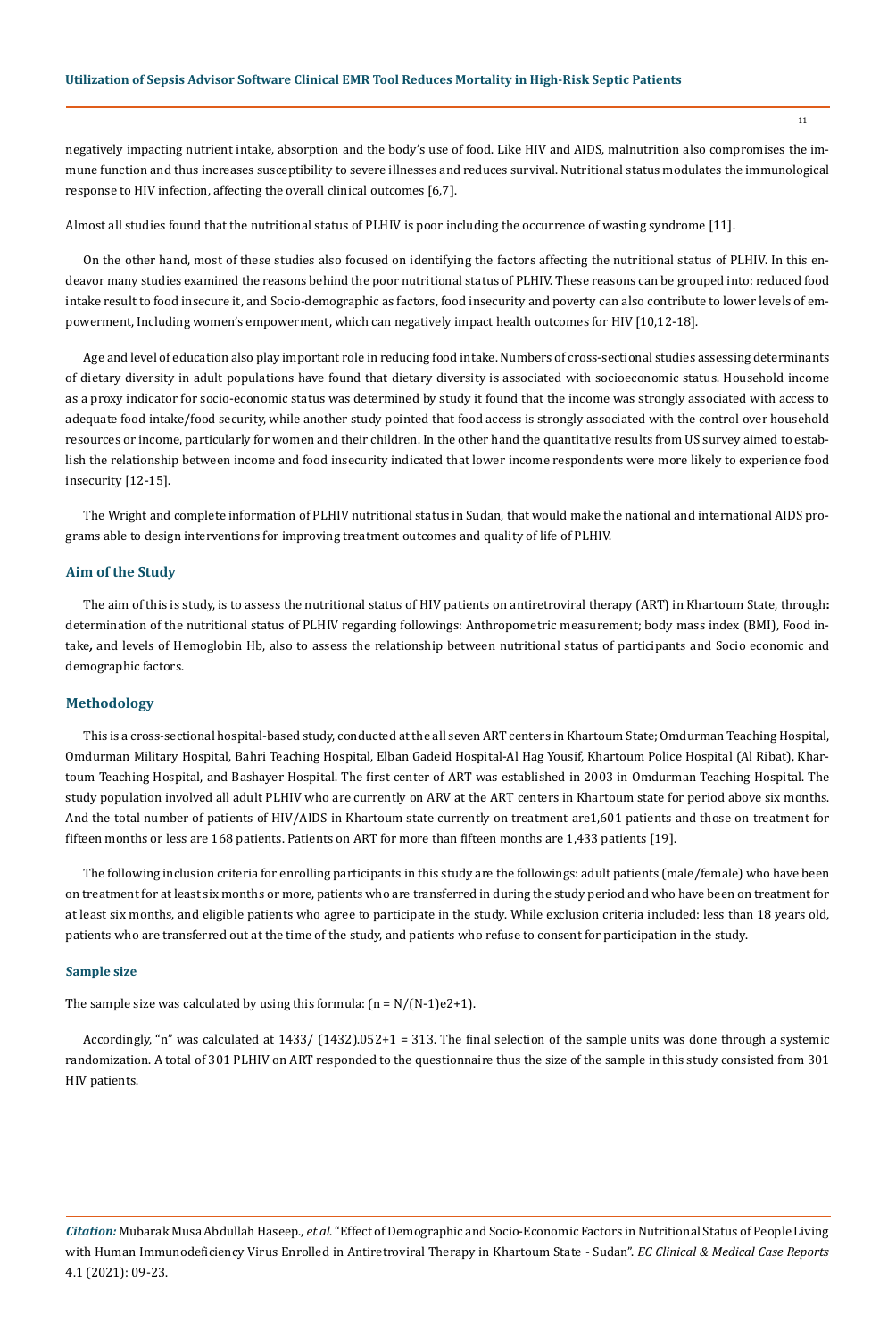#### **Study area and period**

Data collection took place during the period October2014 to March 2015 in all ART centers in Khartoum state. The data have been collected from different sources: primary and secondary data (related articles). The primary data depended on questionnaire and the secondary data was collected from records date (as reports and registry books), references, books, journals, previous studies and internet).

#### **Study design**

The first step was the designing and testing the study questionnaire. Testing of the questionnaire for validity of the questionnaire and to check the feasibility of the methodology was done on 10 adult people living with HIV Appropriate changes were made and it was found that completion needed about 30 minutes. The final questionnaire included data on: demographic characteristics of patients which include general and socio-economic aspects, anthropometric measurements for Weight and Height, and laboratory investigation including Hb were measured.

Data was collected by interviewing the participants and data recorded in the designed questionnaire. The average time that was taken during each interview was 30 minutes to fill the questionnaires and measuring anthropometrics (weight and Height). Questionnaires were filled by well-trained data collectors at the ART centers.

#### **Assessment of the nutritional status**

The Nutritional Status of the patients was assessed by BMI, dietary intake, and measurement of Hemoglobin.

#### **Measurement body mass index BMI**

The body mass index (BMI), or Quetelet index, is a statistical measurement which compares a person's weight and height. Though it does not actually measure the percentage of body fat, it is a useful tool to estimate a healthy body weight based on how tall a person is. Due to its ease of measurement and calculation, it is the most widely used diagnostic tool to identify obesity and underweight. Formula for BMI is weight in kilograms divided by height in meters squared.

Weight (kg)/[height (m)]2. The weight status category for the classification of BMI according to categories are based on WHO, (1995) recommendations.

#### **Hemoglobin measurement**

Anemia is diagnosed by measuring the hemoglobin level in the blood (by using full automation system). People with Hemoglobin levels below the expected value for their age group are considered anemic.

#### **Data analysis**

Data collected through questionnaires or measurements tools were analyzed by statistical package for social sciences (SPSS) version 20. Frequencies and percentages were calculated and Chi-Square test was performed to investigate the significance in the association of the different independent variables with the outcome variables of our study namely BMI and Hb level.

*Citation:* Mubarak Musa Abdullah Haseep., *et al*. "Effect of Demographic and Socio-Economic Factors in Nutritional Status of People Living with Human Immunodeficiency Virus Enrolled in Antiretroviral Therapy in Khartoum State - Sudan". *EC Clinical & Medical Case Reports*  4.1 (2021): 09-23.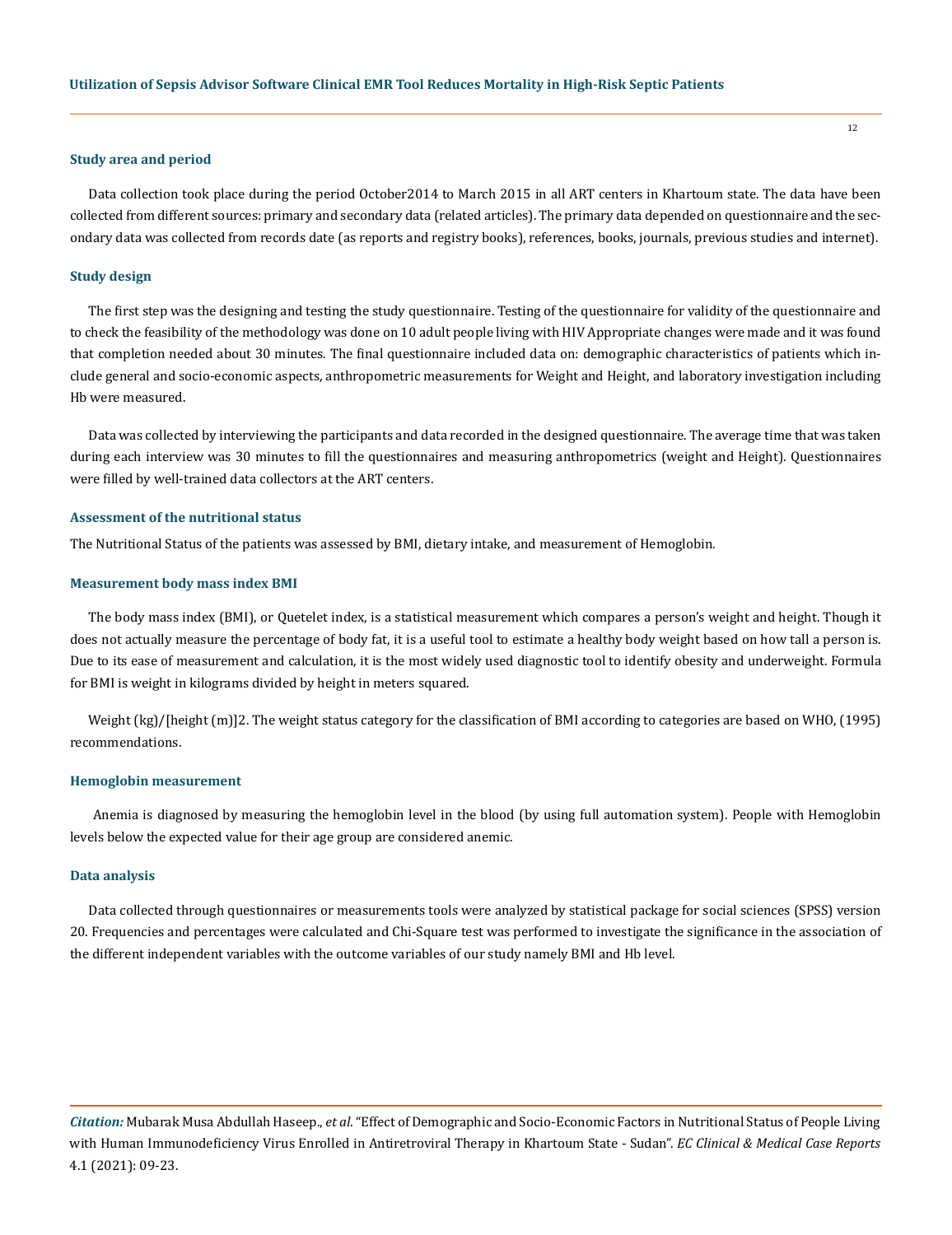#### **Ethical consideration**

Ethical approval was obtained from the ethical review committee of Ministry of Health -Khartoum State, and prior to data collection, permission was taken from Hospitals administrators. Participants were told that they had full right to participate or not, and they were also informed that all the data obtained from them would be kept confidential using codes instead of any personal identifiers. Finally, those participants identified as under nutrition were given nutritional counseling in collaboration with the clinicians working in ART clinic at these Hospital.

#### **Results**

The aim of this study is to assess the nutritional status of HIV patients on antiretroviral therapy (ART) in Khartoum State. On the above mention objectives, the results of data collected were presented in the following sections inform of tables and figures.

#### **Demographic and Socio-economic characteristics of study participants**

The above table shows males represented 56.5% of the total study participants and most of the participants (61.5%) were in the age group 30 - 39 years. Less than half (44%) of the participants were married and 23.6%, 22.4% were single and divorced respectively. Concerning the educational level primary education was highest among the participants 42%, followed by secondary 25.5% and Illiterate 23.2%.

| <b>Variables</b>      | <b>Classifications</b>      | <b>Frequency</b> | <b>Percent</b> |
|-----------------------|-----------------------------|------------------|----------------|
| Sex                   | Male                        | 170              | 56.5%          |
|                       | Female                      | 131              | 43.5%          |
|                       | Total                       | 301              | 100%           |
| Age                   | 19-Less than 30 years<br>30 |                  | 10%            |
|                       | 30-Less than 40 years       | 185              | 61.5%          |
|                       | 40-Less than 50 years       | 63               | 20.9%          |
|                       | 50years -above of that      | 23               | 7.6%           |
|                       | Total                       | 301              | 100%           |
| <b>Marital Status</b> | Single                      | 71               | 23.6%          |
|                       | Married                     | 132              | 44%            |
|                       | Divorced                    | 67               | 22.4%          |
|                       | Widowed                     | 26               | 9%             |
|                       | Separate                    | 3                | 1%%            |
|                       | Refuse answer               | 2                | 1%             |
|                       | Total                       | 301              | 100%           |
| Level of education    | Illiterate                  | 70               | 23.2%          |
|                       | Khalwa/Primary              | 126              | 42%            |
|                       | Secondary                   | 77               | 25.5%          |
|                       | Higher                      | 27               | 9%             |
|                       | Refuse answer               | $\mathbf{1}$     | 0.3%           |
|                       | Total                       | 301              | 100%           |

*Table 1A: Socio-demographic characteristics of participants (n = 301).* 

*Citation:* Mubarak Musa Abdullah Haseep., *et al*. "Effect of Demographic and Socio-Economic Factors in Nutritional Status of People Living with Human Immunodeficiency Virus Enrolled in Antiretroviral Therapy in Khartoum State - Sudan". *EC Clinical & Medical Case Reports*  4.1 (2021): 09-23.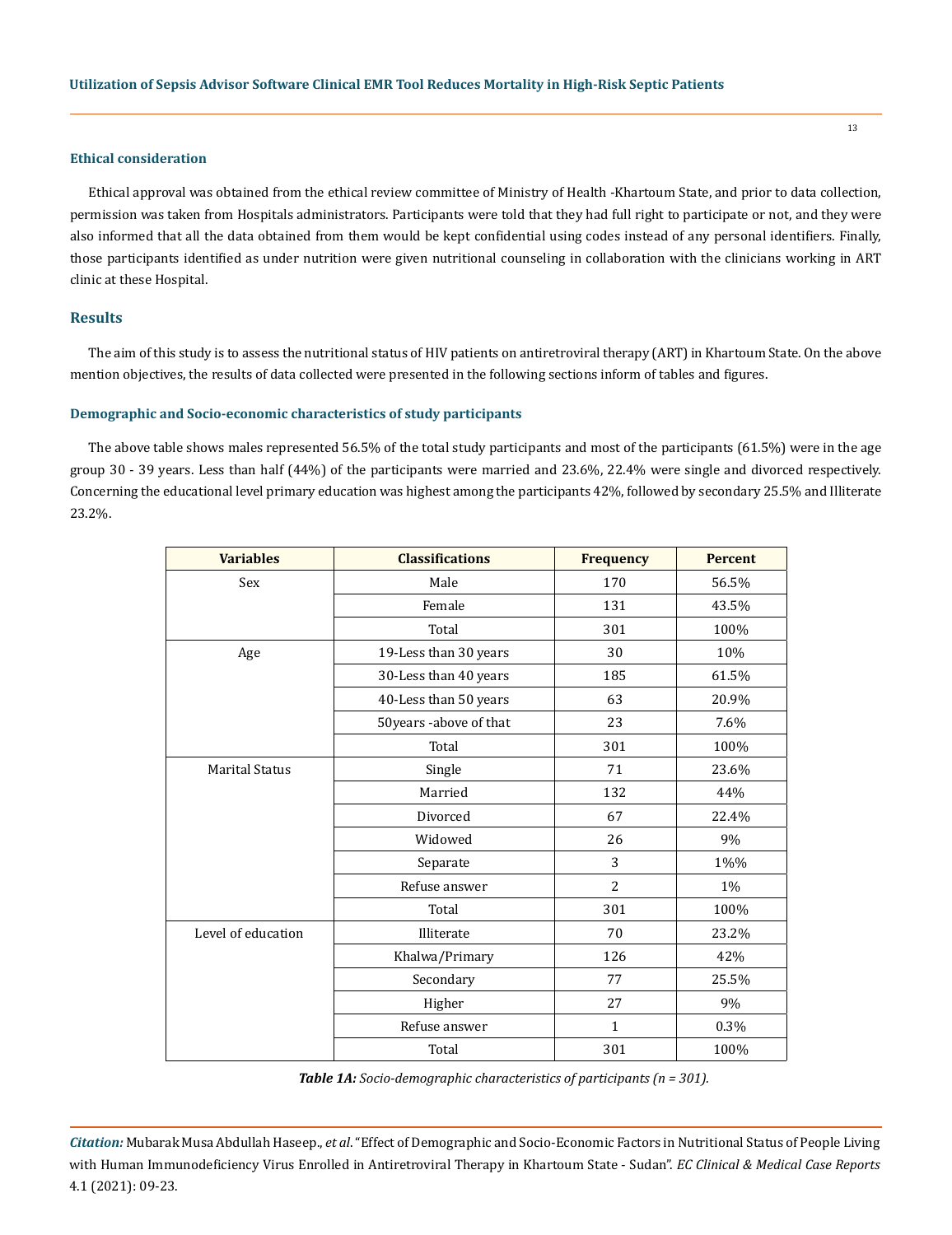# **Utilization of Sepsis Advisor Software Clinical EMR Tool Reduces Mortality in High-Risk Septic Patients**

| ٠ |
|---|
|---|

| <b>Variables</b>                        | <b>Classifications</b>              | <b>Frequency</b> | <b>Percent</b> |
|-----------------------------------------|-------------------------------------|------------------|----------------|
| Occupation                              | Without job                         | 104              | 34.6%          |
|                                         | Employee                            | 18               | 6%             |
|                                         | Laborer                             | 21               | 7%             |
|                                         | Free lance                          | 42               | 14%            |
|                                         | Student                             | 6                | 2%             |
|                                         | Military                            | $\overline{7}$   | 2.3%           |
|                                         | House wife                          | 98               | 32.5%          |
|                                         | Others (Non stable employee)        | 5                | 1.6%           |
|                                         | Total                               | 301              | 100%           |
| Source of support for those not working | Family                              | 91               | 30.2%          |
|                                         | Relatives                           | 58               | 19.3%          |
|                                         | Friends                             | 17               | 5.7%           |
|                                         | governmental association            | 26               | 8.6%           |
|                                         | voluntary charitable organization   | $\overline{c}$   | .7%            |
|                                         | <b>International Organizations</b>  | $\mathbf{1}$     | 0.3%           |
|                                         | Have no support                     | 106              | 35.2%          |
|                                         | Total                               | 301              | 100%           |
| Monthly income of the family in SDGs    | 500 SDGs -Less than 1000SDGs        | 82               | 27.2%          |
|                                         | 1000 SDGs - Less than 1500 SDGs     | 38               | 12.6%          |
|                                         | 1500 SDGs - Less than 2000 SDGs     | 21               | 7%             |
|                                         | 2000 SDGs - above of that           | 8                | 2.7%           |
|                                         | Have no relation with this question | 152              | 50.5%          |
|                                         | Total                               | 301              | 100%           |
| Ownership of house                      | Owner                               | 117              | 38.9%          |
|                                         | Governmentally                      | 38               | 12.6%          |
|                                         | Rent                                | 93               | 30.9%          |
|                                         | Share                               | 53               | 17.6%          |
|                                         | Total                               | 301              | 100%           |
| Number of family members                | 2 members                           | 71               | 23.6%          |
|                                         | 3 - 6 members                       | 180              | 59.8%          |
|                                         | $\geq$ 7 members                    | 50               | 16.6%          |
|                                         | Total                               | 301              | 100%           |

*Table 1B: Socio- economic characteristics of participants (n = 301).*

*Citation:* Mubarak Musa Abdullah Haseep., *et al*. "Effect of Demographic and Socio-Economic Factors in Nutritional Status of People Living with Human Immunodeficiency Virus Enrolled in Antiretroviral Therapy in Khartoum State - Sudan". *EC Clinical & Medical Case Reports*  4.1 (2021): 09-23.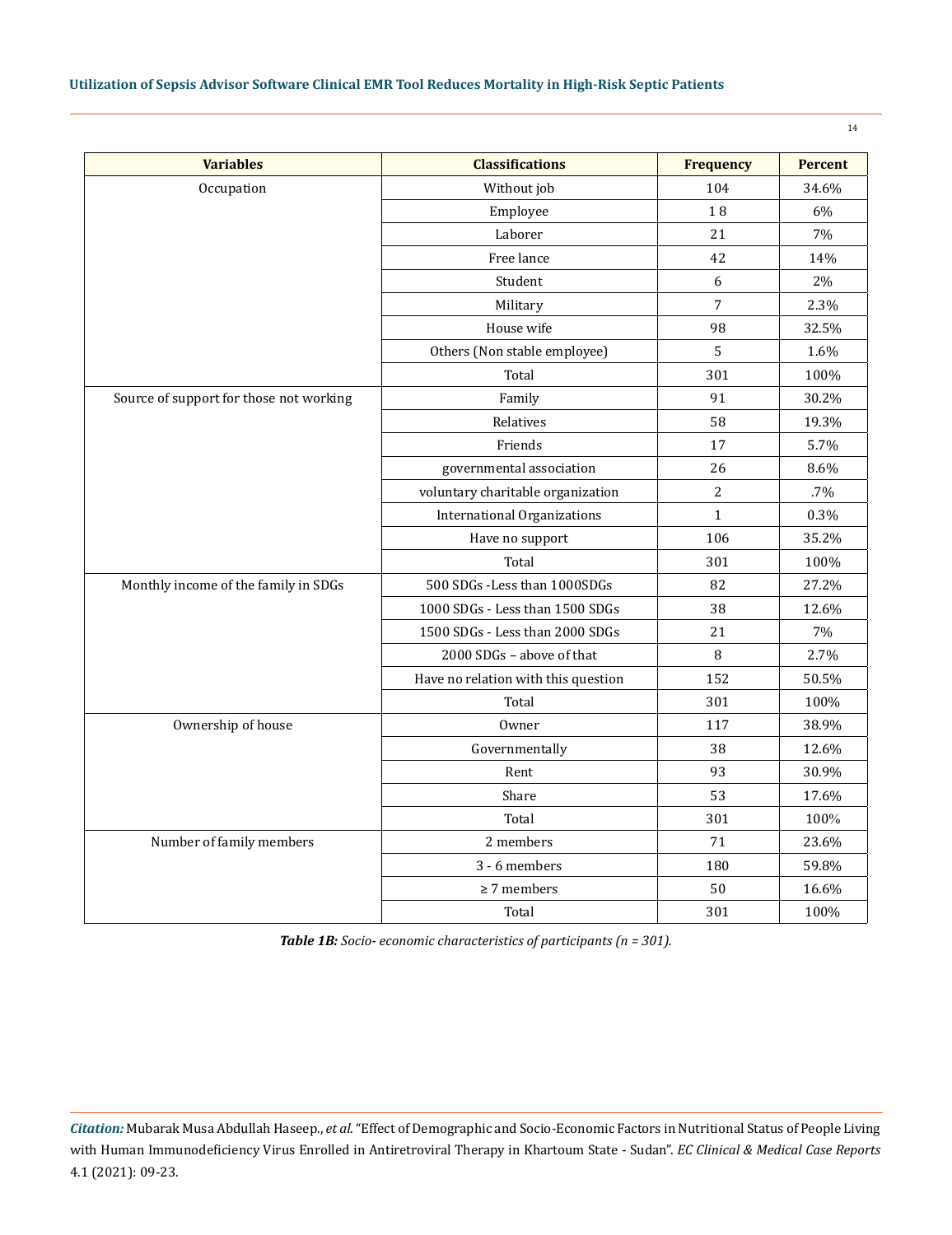#### **Utilization of Sepsis Advisor Software Clinical EMR Tool Reduces Mortality in High-Risk Septic Patients**

The above table reflects the general socio-economic status of the participants. Almost two thirds of participants were either without jobs (34.6%) a housewives (32.5%). More than one third of participants were supported by family members/relative and 35.2% depended on them. On the other hand, 49.5% of those who responded to the family income question and earned less than one thousands SDG/ month were 27.2%. however38.9% were the owners of their houses while the remains either rent 30.9%/share 30.9, more than half of them59.8% lived within a medium family size (3 - 6 members).

As shown in table 2, 21.8% of the males compared to 10.7% were having low BMI; this difference is found statistically significant when Pearson Chi square test was used (p 0.031). No significant associations were found between BMI and age, level of education and occupation. However low rates of low BMI were reported for participants younger than 40 years (13%), those with secondary or higher (13% - 11%) education, housewives and those who have jobs (11.3% and 15%).

|            |                |             | BMI $(kg/m2)$ |             | <b>Total</b> |          |
|------------|----------------|-------------|---------------|-------------|--------------|----------|
|            |                | Low         | <b>Normal</b> | <b>High</b> |              | P. Value |
| Sex        | Male           | 37 (21.8%)  | 84 (49.4%)    | 49 (28.8%)  | 170 (100.0%) | 0.031    |
|            | Female         | 14 (10.7%)  | 69 (52.7%)    | 48 (36.6%)  | 131 (100.0%) |          |
| Age        | 19 - 29 years  | $4(13.3\%)$ | 14 (46.7%)    | 12 (40.0%)  | 30 (100.0%)  | 0.276    |
|            | 30 - 39 years  | 25 (13.5%)  | 97 (52.4%)    | 63 (34.1%)  | 185 (100.0%) |          |
|            | 40 - 49 years  | 16 (25.4%)  | 31 (49.2%)    | 16 (25.4%)  | 63 (100.0%)  |          |
|            | $50 + years$   | $6(26.1\%)$ | 11 (47.8%)    | $6(26.1\%)$ | 23 (100.0%)  |          |
| Level of   | Illiterate     | 17 (24.3%)  | 34 (48.6%)    | 19 (27.1%)  | 70 (100.0%)  | 0.275    |
| education  | Khalwa/Primary | 21 (16.7%)  | 64 (50.8%)    | 41 (32.5%)  | 126 (100.0%) |          |
|            | Secondary      | 10 (13.0%)  | 44 (57.1%)    | 23 (29.9%)  | 77 (100.0%)  |          |
|            | Higher         | $3(11.1\%)$ | 11 (40.7%)    | 13 (48.1%)  | 27 (100.0%)  |          |
| Occupation | Idle           | 25 (24.0%)  | 48 (46.2%)    | 31 (29.8%)  | 104 (100.0%) | 0.177    |
|            | Housewife      | 11 (11.3%)  | 54 (55.7%)    | 32 (33.0%)  | 97 (100.0%)  |          |
|            | Has a job      | 15 (15.0%)  | 51 (51.0%)    | 34 (34.0%)  | 100 (100.0%) |          |
|            |                |             |               |             |              |          |
| Total      |                | 51 (16.9%)  | 153 (50.8%)   | 97 (32.2%)  | 301 (100.0%) |          |

*Table 2: Relationships between demographic characteristics and BMI.*

#### **Analysis of HB-level**

Just more than two thirds (67.1%) of male participants were anemic compared to less than half (49.2%) of the female ones. This difference has been found statistically significant when Fisher's Exact Test was applied. When we cross-tabulated HB and age and level of education of participants, no significant statistical difference has been observed between the different categories (Table 3). Also, we found a significant association between occupation and HB levels, where idles (64.4%) and those who have jobs (67%) were more anemic compared to housewives (45.8%).

*Citation:* Mubarak Musa Abdullah Haseep., *et al*. "Effect of Demographic and Socio-Economic Factors in Nutritional Status of People Living with Human Immunodeficiency Virus Enrolled in Antiretroviral Therapy in Khartoum State - Sudan". *EC Clinical & Medical Case Reports*  4.1 (2021): 09-23.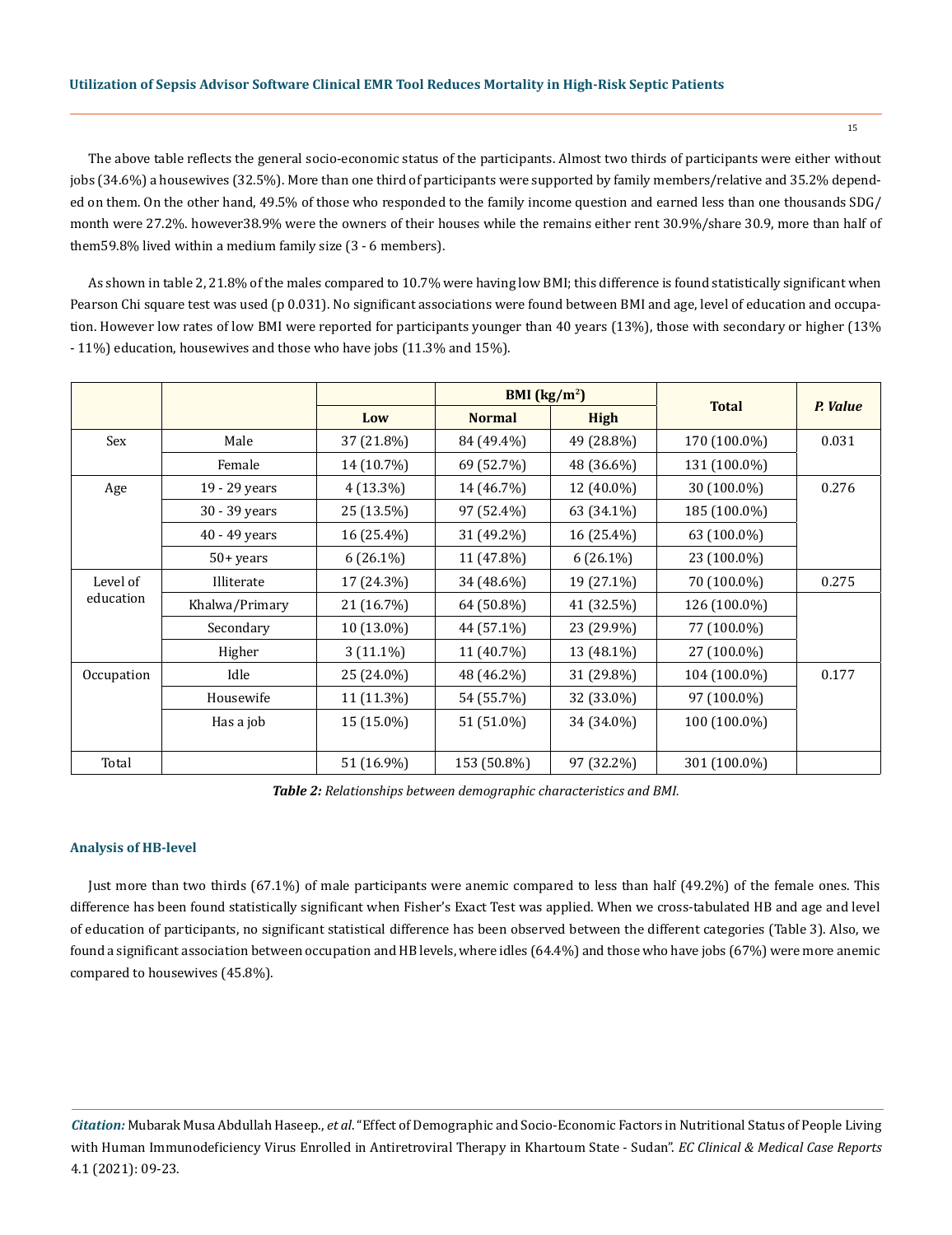|                    |                | Level of Hb $(\%)$ |             |              |                |
|--------------------|----------------|--------------------|-------------|--------------|----------------|
|                    |                | <b>Not anemic</b>  | Anemic      | <b>Total</b> | <b>P.Value</b> |
| Sex                | Male           | 56 (32.9%)         | 114 (67.1%) | 170 (100.0%) | 0.001          |
|                    | Female         | 66 (50.8%)         | 64 949.2%)  | 130 (100.0%) |                |
| Age                | 19 - 29 years  | 13 (43.3%)         | 17 (56.7%)  | 30 (100.0%)  | 0.47           |
|                    | 30 - 39 years  | 79 (42.7%)         | 106 (57.3%) | 185 (100.0%) |                |
|                    | 40 - 49 years  | 24 (38.7%)         | 38 (61.3%)  | 62 (100.0%)  |                |
|                    | $50 + years$   | $6(26.1\%)$        | 17 (73.9%)  | 23 (100.0%)  |                |
| Level of education | Illiterate     | 22 (31.4%)         | 48 (68.6%)  | 70 (100.0%)  | 0.089          |
|                    | Khalwa/Primary | 50 (40.0%)         | 75 (60.0%)  | 125 (100.0%) |                |
|                    | Secondary      | 33 (42.9%)         | 44 (57.1%)  | 77 (100.0%)  |                |
|                    | Higher         | 16 (59.3%)         | 11 (40.7%)  | 27 (100.0%)  |                |
| Occupation         | Idle           | 37 (35.6%)         | 67 (64.4%)  | 104 (100.0%) | 0.005          |
|                    | Housewife      | 52 (54.2%)         | 44 (45.8%)  | 96 (100.0%)  |                |
|                    | Has a job      | 33 (33.0%)         | 67 (67.0%)  | 100 (100.0%) |                |
| Total              |                | 122 (40.7%)        | 178 (59.3%) | 300 (100.0%) |                |

*Table 3: Relationships between demographic characteristics and Hb.*

Table 4 shows the relationship between sex of participants and their HB results when we controlled forage. Although the overall relationship was statistically significant, this statistically significant difference between males and females was only observed at the age group 40 - 49 years (p 0.000) when 80.6% of the male patients were anemic compared to 34.6% of the females.

|               | <b>Sex</b> | Status (Hb%)      |             |              | P Value |
|---------------|------------|-------------------|-------------|--------------|---------|
| Age           |            | <b>Not anemic</b> | Anemic      | <b>Total</b> |         |
| 19 - 29 years | Male       | 7 (38.9%)         | 11 (61.1%)  | 18 (100%)    | 0.711   |
|               | Female     | $6(50.0\%)$       | $6(50.0\%)$ | 12 (100%)    |         |
|               | Total      | 13 (43.3%)        | 17 (56.7%)  | 30 (100%)    |         |
| 30 - 39 years | Male       | 40 (39.6%)        | 61 (60.4%)  | 101 (100%)   | 0.35    |
|               | Female     | 39 (46.4%)        | 45 (53.6%)  | 84 (100%)    |         |
|               | Total      | 79 (42.7%)        | 106 (57.3%) | 185 (100%)   |         |
| 40 - 49 years | Male       | $7(19.4\%)$       | 29 (80.6%)  | 36 (100%)    | 0.000   |
|               | Female     | 17 (65.4%)        | $9(34.6\%)$ | 26 (100%)    |         |
|               | Total      | 24 (38.7%)        | 38 (61.3%)  | 62 (100%)    |         |
| $50+ years$   | Male       | $2(13.3\%)$       | 13 (86.7%)  | 15 (100%)    | 0.131   |
|               | Female     | $4(50.0\%)$       | $4(50.0\%)$ | $8(100\%)$   |         |
|               | Total      | $6(26.1\%)$       | 17 (73.9%)  | 23 (100%)    |         |
| Total         | Male       | 56 (32.9%)        | 114 (67.1%) | 170 (100%)   | 0.002   |
|               | Female     | 66 (50.8%)        | 64 (49.2%)  | 130 (100%)   |         |
|               | Total      | 122 (40.7%)       | 178 (59.3%) | 300 (100%)   |         |

*Table 4: Association between sex and results of Hb controlled by age.*

*Citation:* Mubarak Musa Abdullah Haseep., *et al*. "Effect of Demographic and Socio-Economic Factors in Nutritional Status of People Living with Human Immunodeficiency Virus Enrolled in Antiretroviral Therapy in Khartoum State - Sudan". *EC Clinical & Medical Case Reports*  4.1 (2021): 09-23.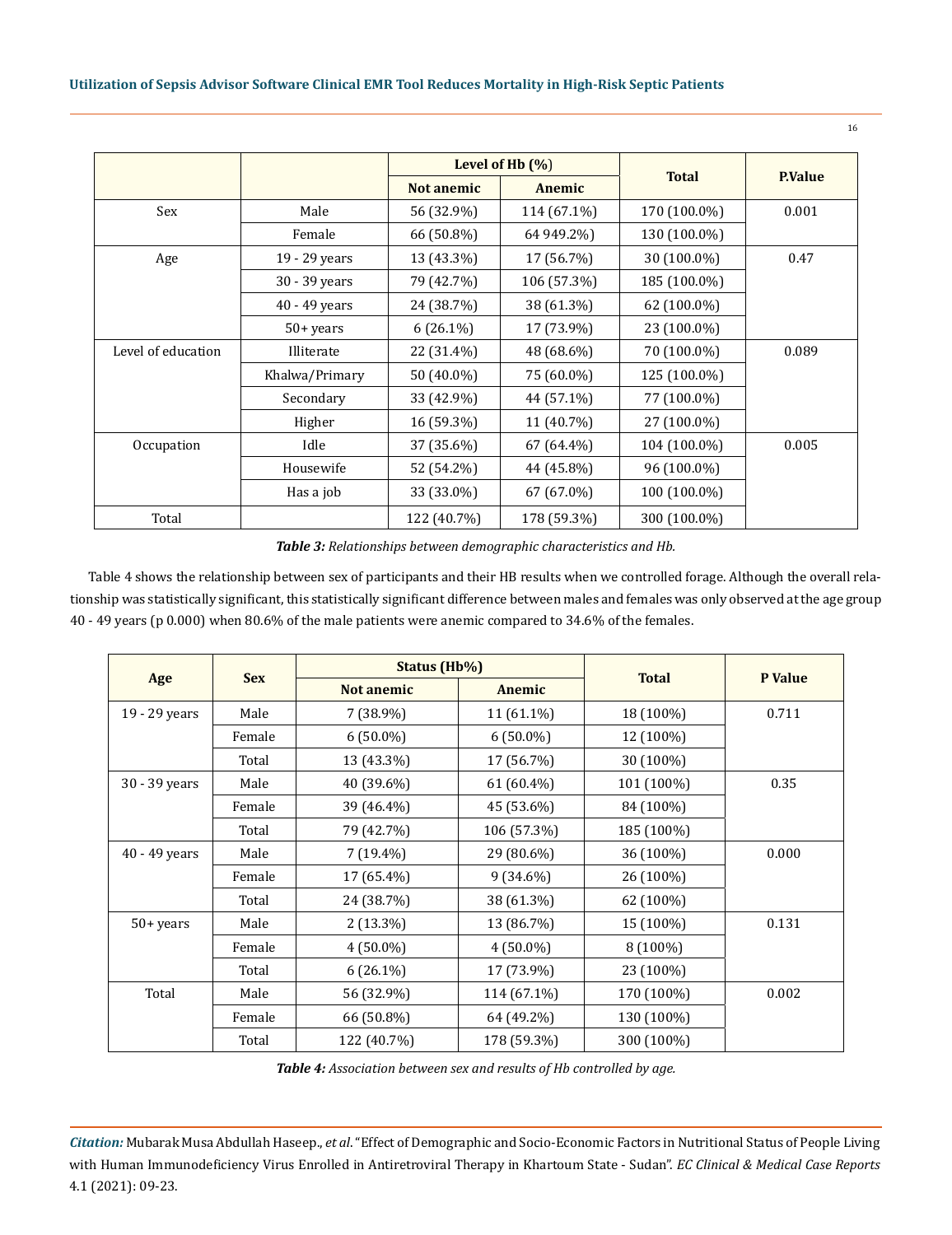#### **Discussion**

#### **Characteristics of the patients**

The study shows males represented 56.5% of the total study participants and most of the participants (82.4%) were in generating age group 19 - 50 years. This corresponds well to the general PLHIV in German [20].

Less than half (44%) of the participants were married and 23.6%, 22.4% were single and divorced respectively. Concerning the educational level, primary education was highest among the participants 42%, followed by secondary 25.5% and Illiterate 23.2%. Previous studies demonstrated that Education status was significantly associated with nutritional status, in that illiterate people were more likely to be under nourished, the studies of Unge., *et al*. [21] underlying the factors in under-nutrition among the illiterate demonstrate that differences may include their dietary pattern, their understanding on the disease processes, and ART adherence.

A study carried out in Ethiopia by Hailemariam., *et al*. [22] indicated that occupation and economic status might account for the vulnerability of illiterate people to under nutrition. The sample used in this study shows a relative high unemployment rate almost two thirds of participants were either without jobs (34.6%) and housewives (32.5%). Studies show that un employed PLWHA face more issues regarding their measured (HIV stage, psychiatric diseases) and their self assessed health. Unemployed patients have a more progressed HIV disease (AIDS) than employed patients: HIV stage C is found in 38.8 % of the unemployed and in 23.7 % of the employed PLWHA.HCV co-infection is found in 3.0 % of unemployed and 3.7 % of employed PLWHA, which implies that the difference between the two groups is small for this health factor status [23]. Thus the increase in the rate of unemployment among the subjects after detection of HIV due to poor health conditions and HIV infection emphasis the importance of counseling of PLHIV at the time of detection of the HIV positive status.

The current study demonstrated more than two third of participants were supported by family members/relative and even those who earned monthly income it was less than one thousands SDG. This means that households experience an immediate impact of HIV/AIDS, because families are the main caregivers for the sick and suffer AIDS-related financial hardships during the long period of illness caused by AIDS, the loss of income and cost of medical caring may hit the households taking into account only 38.9% were the owners of their houses while the remains either rent/share.

#### **Assessment of the nutritional status of the participants: Anthropometric measurement of study participants (BMI)**

The results showed that majority of participants were either with normal BMI or overweight, the findings similar to the results of two studies in Brazil and Uganda, where prevalence of thinness in the first study was found to be 8.8% [24] while 64.9% of the participants in the Ugandan study were with normal BMI [25]. In contrary to this findings, most of the reviewed studies from China [26], Ethiopia [27-30], Malawi [31], Tanzania [32] and West Africa [33] reported higher prevalence rates (33 - 56%) of underweight among PLHIV. Other studies from Ethiopia [34], Kenya [35], Nigeria [36] and Senegal [37] had reported moderate levels of underweight that ranged from 19.2% in Dakar/Senegal to 26.7% in Nigeria. Recent studies were also supporting such explanation as documented in studies from Malawi [38], West Africa [33] and Zambia [39] where low BMI was reported insubstantial proportions of PLHIV at the time of initiation of treatment. Substantial evidence attribute the positive effect of antiretroviral treatment in preventing wasting and weight loss to boosting the immunity of PLHIV and hence reducing the likelihood for getting opportunistic infections including those which increase energy and protein metabolism and those might lead to low food intake and/or malabsorption such as fever, oral and esophageal lesions, anorexia and diarrhea [24,28,36,40]. Although ART has positive effect on PLHIV nutritional profiles, however it is not the only factor since dietary and genetic differences as well as the socioeconomic factors play role in determining the nutritional status of PLHIV [24,33].

*Citation:* Mubarak Musa Abdullah Haseep., *et al*. "Effect of Demographic and Socio-Economic Factors in Nutritional Status of People Living with Human Immunodeficiency Virus Enrolled in Antiretroviral Therapy in Khartoum State - Sudan". *EC Clinical & Medical Case Reports*  4.1 (2021): 09-23.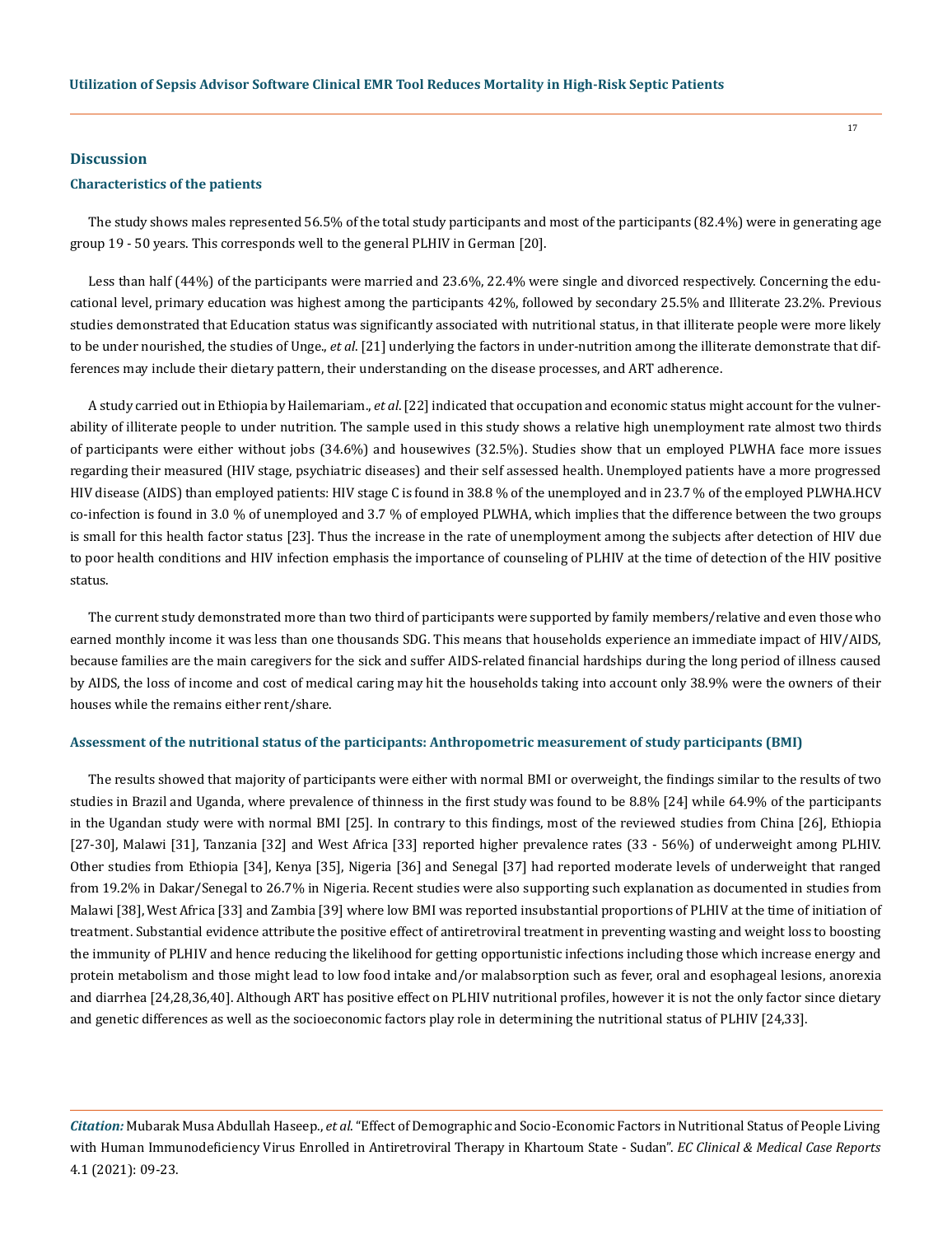The results BMI and sex showed significant relationship between BMI and participants' sex that males are more likely to be under weight than females and that the tendency for being overweight is more among females. Also this could be explained by the difference in height between males and females where males were significantly taller than females besides there was no marked difference in the mean weight between the two groups.

Although no statistically significant association between age and BMI was obtained, however the participants older than 40 years were as twice most likely to be under-weight compared to those younger than 40 years old. Similarly, younger patients are most likely to be over-weight compared to other groups.

These two observations neutralize each other giving no difference in malnutrition between the different age groups. This finding is similar to the finding of the study in Southern Ethiopia where they found no statistically significant association between age and malnutrition [29]. In contrary, Mariz., *et al*. [24] found significant relationship between older age and overweight among HIV patients in Brazil. This might be explained by that young PLHIV are usually more active compared to older patients which lead to preserving their muscle bulk.

At the same time, young persons are more likely to consume fast food which is rich in carbohydrates and fats, therefore increasing their tendency to be overweight.

Similarity was detected between studies in Ethiopia [29,34] and the findings of BMI and the education level of PLHIV showed no statistically significant relationship between BMI and the education level of PLHIV. However, it was observed that overweight increases with the educational level; the highest proportions of overweight together with the lowest proportions of underweight are observed in participants with higher and secondary education while the opposite was observed in illiterate and Khalwa/primary education participants.

#### **Hb measurement**

Almost all studies and literature around the world agreed on anemia as the most common hematological abnormality in HIV infected patients [41]. The same finding has been reported by in this study, when the prevalence of anemia among PLHIV participants is estimated at 59.3%. High rates of anemia greater than 50 percent were reported by studies from Nepal (55.8%) [42], West Africa (60%) [33], Brazil (84%) [40] and Malawi (88.4%) (Mvan, 2005). In contrary, low and moderate rates of anemia were reported by studies from South Africa (25.8%) [41], Cleveland - Ohio (47%) [43], and in Tanzania (44.1-48.2%) [44]. Literature showed that causes of anemia among PLHIV are multi factorial, including iron deficiency, infections and blood disorders. In addition, anemia has significant associations with many factors including socio-demographic characteristics of PLHIV.

Strong association between the sex of participants and level of hemoglobin was detected where more than two thirds of the male participants were anemic compared to just less than half of the females. This finding is different from the associations reported between sex and anemia among PLHIV in South Africa [41], Nepal [42], and Brazil [40] where anemia was mainly associated with female sex. The highest prevalence of anemia among male and female PLHIV in this study was mainly among those with low BMI. ,and also the increased rate of anemia among male participants compared to female ones might be explained also by the increased probability of males to be exposed to pathogenic intestinal parasitic infections as reported by several investigators such as *Entamoeba histolytica, Giardia lamblia*, *Trichuris* and infections by hookworm causing iron deficiency anemia [29]. Although no significant association was found between anemia and age, yet the researcher observed that proportions of anemia increases with age.

*Citation:* Mubarak Musa Abdullah Haseep., *et al*. "Effect of Demographic and Socio-Economic Factors in Nutritional Status of People Living with Human Immunodeficiency Virus Enrolled in Antiretroviral Therapy in Khartoum State - Sudan". *EC Clinical & Medical Case Reports*  4.1 (2021): 09-23.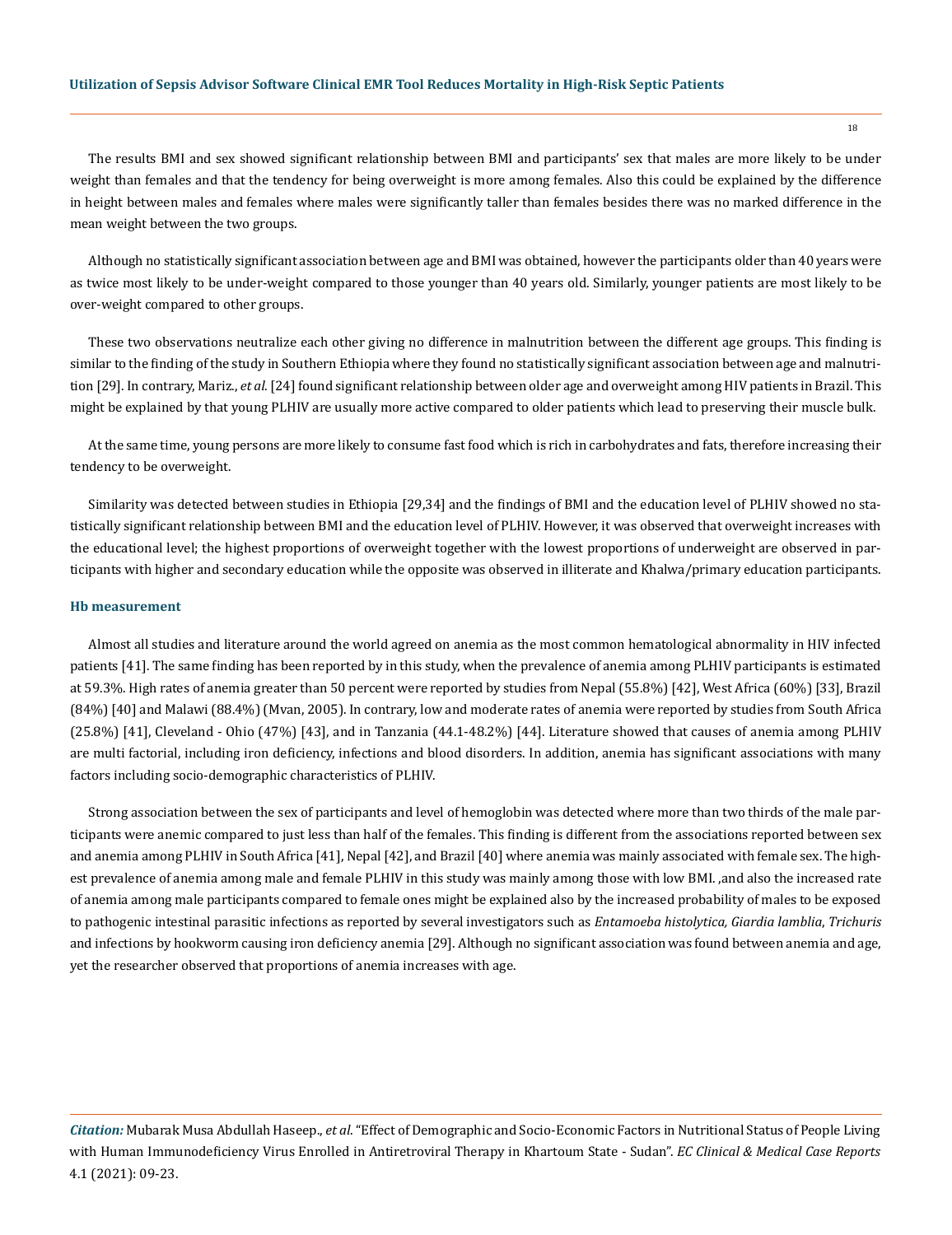Almost three quarters of participants 50 years and older were anemic compared to other age groups, this finding is about to be similar to the Nepal study where they found statistically significant association between age and anemia; increased levels of anemia with increased age [42]. Some of the possible interpretations of this finding is that food intake deceases with increase of age and also frequencies of mal absorption. Also this observation has been reported by Ana [40] in Brazil where they found advance age is a risk factor of anemia in patients with HIV On the other hand, anemia results showed a unique pattern of anemia among male participants where proportion of anemic males increases with the increase in age. However, this pattern was lost among female participants. In addition, the statistically significant association between sex and hemoglobin was limited only to participants in the age group 40 and less than 50 years old.

Concerning the educational level no statistically significant relationship between anemia and the level of education was found. However, we noticed inversely proportionate relationship between level of education and anemia was noticed, i.e. less anemia proportions with higher educational levels and vice versa. Again this finding is closer to literature from developing countries where high rates of anemia were associated with lower levels of education [42]. Also, positive relationship between anemia and education level was reported by a study in Malawi where lower education levels were more likely to be associated with anemia [31]. The relationship between lower levels of anemia and high education could be explained by that persons with higher educational levels might have better nutritional knowledge, food intake, income, and living conditions. All these will lead to better nutritional status including normal hemoglobin levels. The results showed significant association between hemoglobin levels and patients' occupation where housewives were least anemic among all others.

However, most of the idle and those who have jobs are males, so that is why we observed higher levels of anemia among these two categories. This holds true when this association was controlled for sex; the association turned to be statistically insignificant. These findings were similar to the findings from the study in Nigeria [45] where investigators found no statistically significant association between occupation and anemia among HIV patients on ART.

#### **Conclusion**

Based on the findings of this study the following conclusions can be drawn:

The results showed that majority of participants were either with normal BMI or overweight. Those who fell under the category of underweight represented the smallest proportion of all participants. The main reason behind this distribution of BMI might be related to the effect of antiretroviral therapy on the study sample.

- Despite the good BMI among the study participants, the results showed high prevalence of anemia (59.3%) with statistically significant variation between male (67.1%) and female participants (49.2%).
- Sex is the only variable that has significant association with presence of anemia. This finding was mainly among participants aged 40 - 49 years old.
- Males are more likely to be underweight and anemic compared to female participants.

# **Recommendations**

All people infected with HIV should have the benefit of a nutrition management plan that includes both nutrition education and medical nutrition therapy as part of the multidisciplinary interventions plan. The patients should have access to nutritionist or dietician for assessment and follow-up.

*Citation:* Mubarak Musa Abdullah Haseep., *et al*. "Effect of Demographic and Socio-Economic Factors in Nutritional Status of People Living with Human Immunodeficiency Virus Enrolled in Antiretroviral Therapy in Khartoum State - Sudan". *EC Clinical & Medical Case Reports*  4.1 (2021): 09-23.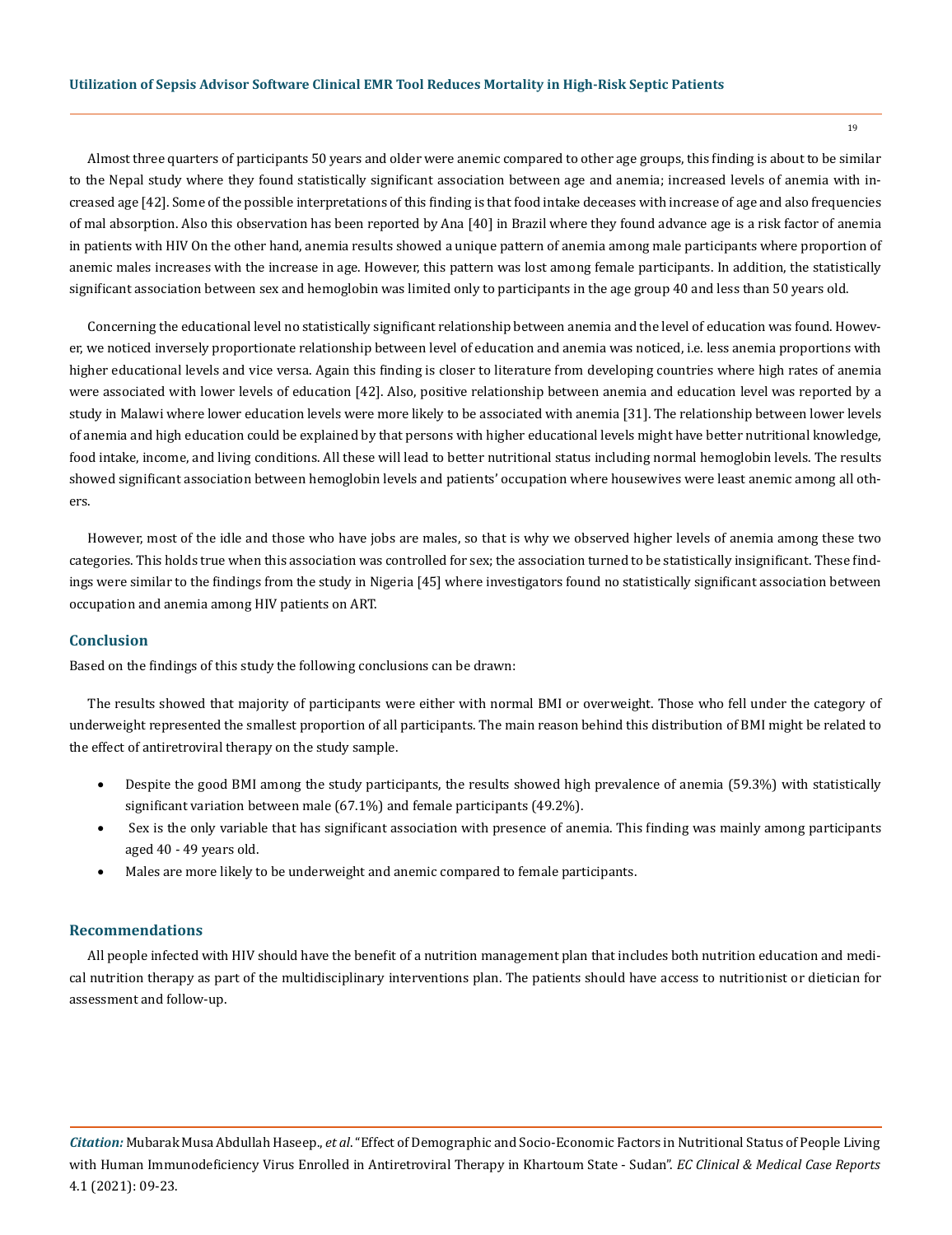### **Acknowledgements**

Our deep appreciation and thanks extended to the staff in all ART centers in Khartoum state especially the counselors and lab technicians for assisting us in data collection.

Last but not least, we would like to thank the Ministry of Health in Khartoum state for partly sponsoring this study through its research unit and also to the Sudan National AIDS Program for its unlimited support and encouragement throughout this study.

# **Bibliography**

- 1. UNAIDS. Global AIDS Updates (2016).
- 2. International Labour Conference,  $98<sup>th</sup>$  Session, Report IV (1): HIV/AIDS and the world of work, Fourth item on the agenda, International Labour Office Geneva (2009).
- 3. Zimbabwe National HIV and AIDS Strategic Plan [ZNASP II] 2011-2015, ©National AIDS Council (2011).
- 4. [EsiColecraft. "HIV/AIDS: nutritional implications and impact on human development". ENAM Project, Department of Food Science](https://pubmed.ncbi.nlm.nih.gov/18234139/)  [and Human Nutrition, Iowa State University, Ames, Iowa". USA \(2008\): 1061.](https://pubmed.ncbi.nlm.nih.gov/18234139/)
- 5. Rajshree Thapa., *et al.* ["Nutritional status and its association with quality of life among people living with HIV attending public anti](https://www.ncbi.nlm.nih.gov/pmc/articles/PMC4417539/)[retroviral therapy sites of Kathmandu Valley, Nepal".](https://www.ncbi.nlm.nih.gov/pmc/articles/PMC4417539/) *AIDS Research and Therapy* 12 (2015): 14.
- 6. Republic of Zambia ministry of health. Nutrition Guidelines for Care and Support of People Living with HIV and AIDS. Strengthening the scaling up and impact of innovative food security approaches for people living with HIV in Zambia (2011).
- 7. Food and Nutrition Technical Assistance (FANTA) and LINKAGES projects. RCQHC is a regional quality of health care capacity development institute largely supported by REDSO/ESA in Nariobi and Makerere University, Kampala, Kampala – Uganda, Regional Centre for Quality of Health Care. Nutritional care for People Living with HIV/AIDS (2013).
- 8. [Saskia de Pee and Richard D Semba. "Role of nutrition in HIV infection: Review of evidence for more effective programming in](https://journals.sagepub.com/doi/abs/10.1177/15648265100314S403)  resource-limited settings". *[Food and Nutrition Bulletin](https://journals.sagepub.com/doi/abs/10.1177/15648265100314S403)* 31.4 (2010).
- 9. [Abednego K Bansah. "Food Insecurity, Depression, and Energy Security among Individuals Living With HIV/AIDS in Rural Appala](https://www.researchgate.net/publication/263748217_Food_Insecurity_Is_Associated_with_Depression_among_Individuals_Living_with_HIVAIDS_in_Rural_Appalachia)[chia". Abednego K. Bansah. All Rights Reserved- West Virginia \(2011\).](https://www.researchgate.net/publication/263748217_Food_Insecurity_Is_Associated_with_Depression_among_Individuals_Living_with_HIVAIDS_in_Rural_Appalachia)
- 10. Jolanda Coetzee (Yssel). "The impact of a high protein food supplement on the nutritional status of HIV infected patient on ARV treatment and their families, Free State - USA (2013).
- 11. Mgbekem IJ Atangwho., *et al.* ["Food Consumption Patterns and Nutritional Status of People Living with HIV in Calabar".](https://www.researchgate.net/publication/282427578_Food_Consumption_Patterns_and_Nutritional_Status_of_People_Living_with_HIV_in_Calabar) *Pakistan Journal of Nutrition* [14.10 \(2015\): 727-734.](https://www.researchgate.net/publication/282427578_Food_Consumption_Patterns_and_Nutritional_Status_of_People_Living_with_HIV_in_Calabar)
- 12. [Oldewage-Theron W and Kruger R. "Dietary diversity and adequacy of female caregivers in a Peri- urban informal settlement in South](https://pubmed.ncbi.nlm.nih.gov/20688475/)  Africa". *[The South African Journal of Clinical Nutrition](https://pubmed.ncbi.nlm.nih.gov/20688475/)* (2010).

*Citation:* Mubarak Musa Abdullah Haseep., *et al*. "Effect of Demographic and Socio-Economic Factors in Nutritional Status of People Living with Human Immunodeficiency Virus Enrolled in Antiretroviral Therapy in Khartoum State - Sudan". *EC Clinical & Medical Case Reports*  4.1 (2021): 09-23.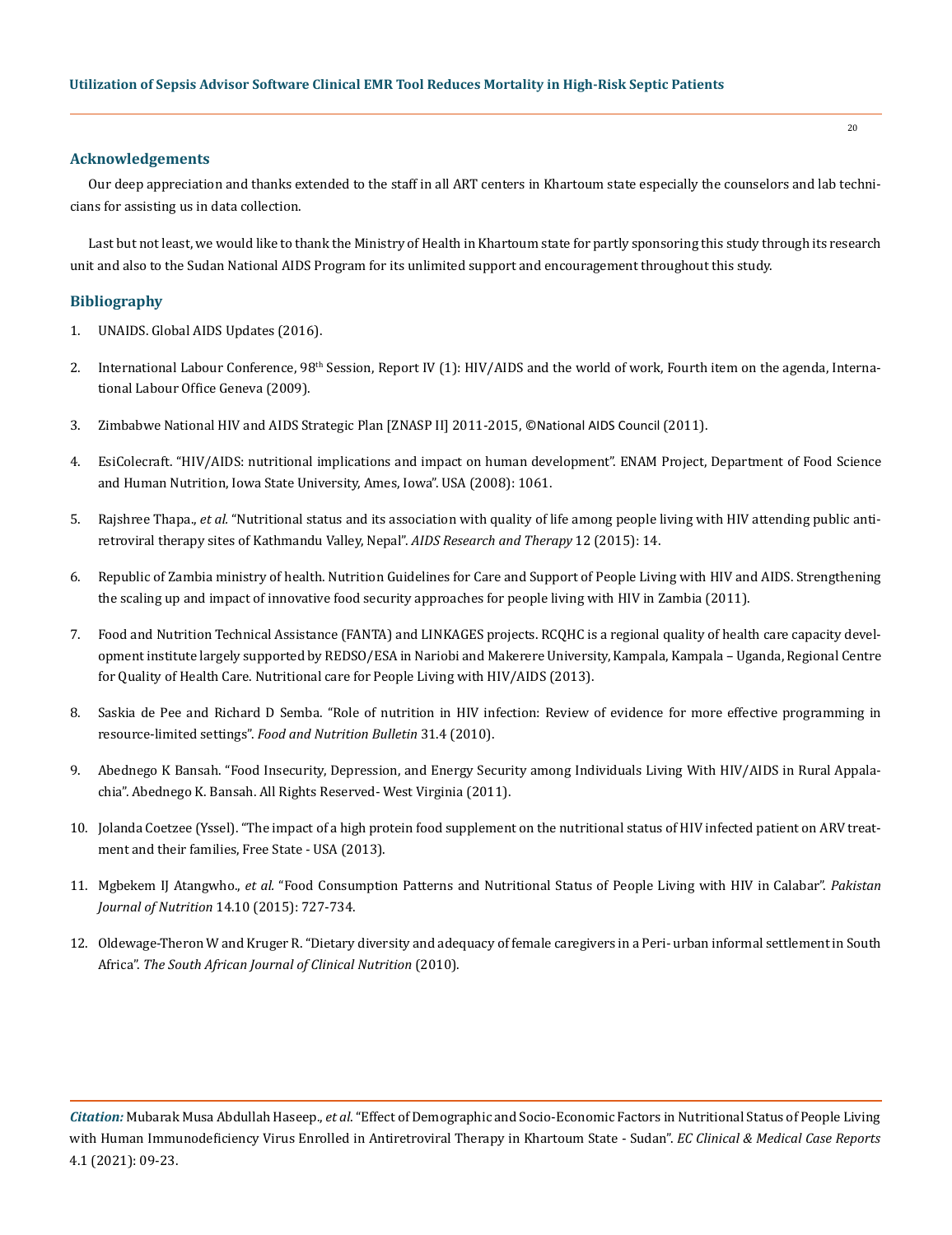- 13. Aranka Anema., *et al.* ["Food Insecurity and HIV/AIDS: Current Knowledge, Gaps, and Research Priorities, by Current Medicine Group](https://www.ncbi.nlm.nih.gov/pmc/articles/PMC5917641/)  [LLC- USA \(2009\).](https://www.ncbi.nlm.nih.gov/pmc/articles/PMC5917641/)
- 14. [Nanziri Carol. "Factors associated with dietary intake among HIV positive adults \(18-65 years\) at the mild may center, Kampala,](http://makir.mak.ac.ug/handle/10570/2201)  [Uganda \(2004\).](http://makir.mak.ac.ug/handle/10570/2201)
- 15. Kristy M Hendricks., *et al.* ["Dietary patterns and health and nutrition outcomes in men living with HIV infection".](https://www.ncbi.nlm.nih.gov/pmc/articles/PMC2735882/) *The American Jour[nal of Clinical Nutrition](https://www.ncbi.nlm.nih.gov/pmc/articles/PMC2735882/)* 88.6 (2008): 1584-1592.
- 16. Denise Evans., *et al.* ["Impact of nutritional supplementation on immune response, body mass index and bioelectrical impedance in](https://pubmed.ncbi.nlm.nih.gov/23919622/)  [HIV-positive patients starting antiretroviral therapy".](https://pubmed.ncbi.nlm.nih.gov/23919622/) *Nutrition Journal* 12 (2013): 111.
- 17. Marthe-Elise Ngo-Matip., *et al.* ["Impact of daily supplementation of Spirulinaplatensis on the immune system of naïve HIV-1 patients](https://www.ncbi.nlm.nih.gov/pmc/articles/PMC4508814/)  [in Cameroon: a 12-months single blind, randomized, multicenter trial".](https://www.ncbi.nlm.nih.gov/pmc/articles/PMC4508814/) *Nutrition Journal* 14 (2015): 70.
- 18. Craig RCohen., *et al.* ["ShambaMaisha: Pilot agricultural intervention for food security and HIV health outcomes in Kenya: design,](https://springerplus.springeropen.com/articles/10.1186/s40064-015-0886-x)  [methods, baseline results and process evaluation of a cluster-randomized controlled trial Kenya, Springer Plus 4 \(2015\): 122.](https://springerplus.springeropen.com/articles/10.1186/s40064-015-0886-x)
- 19. Sudan National AIDS Control Program (SNAP). Sudan (2013).
- 20. Mona Groß., *et al.* ["Unemployment, health, and education of HIV-infected males in Germany 61 \(2015\): 593-602.](https://pubmed.ncbi.nlm.nih.gov/26427862/)
- 21. Unge C., *et al.* ["Long-term adherence to antiretroviral treatment and program drop-out in a high-risk urban setting in sub-saharan](https://www.ncbi.nlm.nih.gov/pmc/articles/PMC2963610/)  [Africa: a prospective cohort study".](https://www.ncbi.nlm.nih.gov/pmc/articles/PMC2963610/) *PLoS One* 5.10 (2010): e13613.
- 22. Hailemariam S., *et al.* ["Malnutrition: Prevalence and its associated factors in People living with HIV/AIDS, in Dilla University Referral](https://www.ncbi.nlm.nih.gov/pmc/articles/PMC3683321/)  Hospital". *[Archives of Public Health](https://www.ncbi.nlm.nih.gov/pmc/articles/PMC3683321/)* 71.1 (2013): 13.
- 23. [Deepika and Seema Puri. "Anthropometric and Nutritional Profile of People Living with HIV and AIDS in India".](https://www.ncbi.nlm.nih.gov/pmc/articles/PMC4134532/) *AIDS Research and Therapy* [12 \(2015\): 14.](https://www.ncbi.nlm.nih.gov/pmc/articles/PMC4134532/)
- 24. Carolline de Araújo Mariz., *et al.* ["Body mass index in individuals with HIV infection and factors associated with thinness and over](https://pubmed.ncbi.nlm.nih.gov/22031204/)weight/obesity". *[Cad SaúdePública, Rio de Janeiro](https://pubmed.ncbi.nlm.nih.gov/22031204/)* 27.10 (1997): 1997-2008.
- 25. Eugene Kinyanda., *et al.* ["Prevalence and risk factors of major depressive disorder in HIV/AIDS as seen in semi-urban Entebbe dis](https://www.researchgate.net/publication/51971948_Prevalence_and_risk_factors_of_major_depressive_disorder_in_HIVAIDS_as_seen_in_semi-urban_Entebbe_district_Uganda)trict, Uganda". *[BMC Psychiatry](https://www.researchgate.net/publication/51971948_Prevalence_and_risk_factors_of_major_depressive_disorder_in_HIVAIDS_as_seen_in_semi-urban_Entebbe_district_Uganda)* 11 (2011): 205.
- 26. Wen Hu MD., *et al.* ["Malnutrition in hospitalized people living with HIV/AIDS: evidence from a cross sectional study from Chengdu,](https://pubmed.ncbi.nlm.nih.gov/22094839/)  China". *[Asia Pacific Journal of Clinical Nutrition](https://pubmed.ncbi.nlm.nih.gov/22094839/)* 20.4 (2011): 544-550.
- 27. Gebrehiwot Teklay., *et al.* ["Adverse Effects and Regimen Switch among Patients on Antiretroviral Treatment in a Resource Limited](https://www.researchgate.net/publication/260096835_Adverse_Effects_and_Regimen_Switch_among_Patients_on_Antiretroviral_Treatment_in_a_Resource_Limited_Setting_in_Ethiopia)  Setting in Ethiopia". *[Journal of Pharmacovigilance](https://www.researchgate.net/publication/260096835_Adverse_Effects_and_Regimen_Switch_among_Patients_on_Antiretroviral_Treatment_in_a_Resource_Limited_Setting_in_Ethiopia)* 1 (2013): 4.
- 28. Belaynew Wasie., *et al.* ["Nutritional status of adults living with HIV/AIDS at the university of Gondar referral hospital, north west](https://www.semanticscholar.org/paper/NUTRITIONAL-STATUS-OF-ADULTS-LIVING-WITH-HIV%2FAIDS-Wasie-Kebede/505a3e5e59ca388f0058e0bb6171ad332a109856)  Ethiopia". *[Journal of Health and Biomedical Sciences](https://www.semanticscholar.org/paper/NUTRITIONAL-STATUS-OF-ADULTS-LIVING-WITH-HIV%2FAIDS-Wasie-Kebede/505a3e5e59ca388f0058e0bb6171ad332a109856)* 3.1 (2010).

*Citation:* Mubarak Musa Abdullah Haseep., *et al*. "Effect of Demographic and Socio-Economic Factors in Nutritional Status of People Living with Human Immunodeficiency Virus Enrolled in Antiretroviral Therapy in Khartoum State - Sudan". *EC Clinical & Medical Case Reports*  4.1 (2021): 09-23.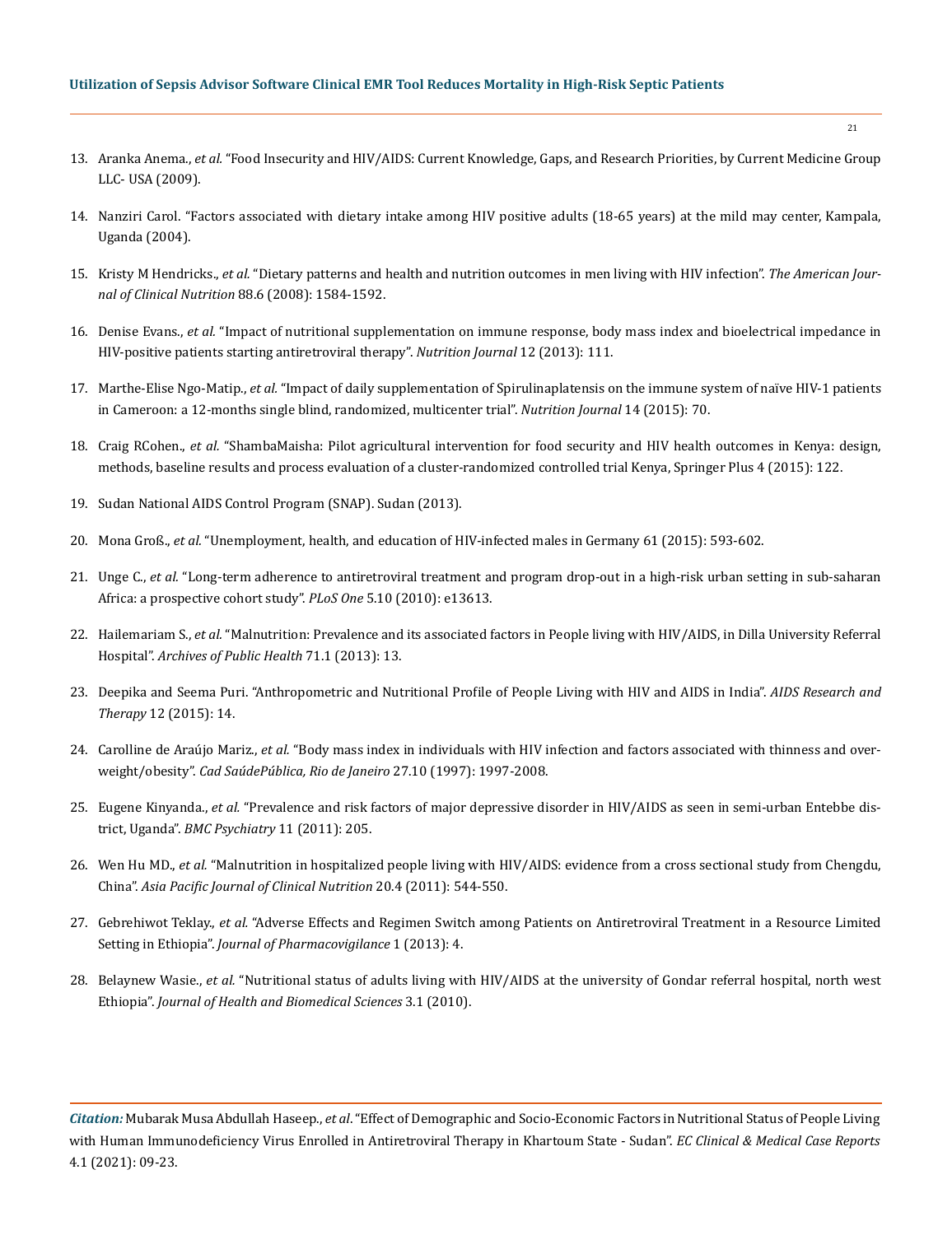- 29. Dereje Gedle., *et al.* ["Prevalence of malnutrition and its associated factors among adult people living with HIV/AIDS receiving anti](https://www.ncbi.nlm.nih.gov/pmc/articles/PMC7067416/)[retroviral therapy at Butajira Hospital, southern Ethiopia".](https://www.ncbi.nlm.nih.gov/pmc/articles/PMC7067416/) *BMC Nutrition* 1 (2015): 5.
- 30. Tsegazeab Hailu Hadgu., *et al.* ["Under nutrition among HIV positive women in Humera hospital".](https://www.ncbi.nlm.nih.gov/pmc/articles/PMC3852443/) *Tigray Ethiopia* (2013).
- 31. M van Lettow., *et al.* ["Low plasma selenium concentrations, high plasma human immunodeficiency virus load and high interleukin-6](https://pubmed.ncbi.nlm.nih.gov/15741985/)  [concentrations are risk factors associated with anemia in adults presenting with pulmonary tuberculosis in Zomba district, Malawi".](https://pubmed.ncbi.nlm.nih.gov/15741985/)  *[European Journal of Clinical Nutrition](https://pubmed.ncbi.nlm.nih.gov/15741985/)* 59 (2005): 526-532. 2005.
- 32. Enju Liu., *et al.* ["Nutritional Status and Mortality Among HIV Infected Patients Receiving Antiretroviral Therapy in Tanzania".](https://academic.oup.com/jid/article/204/2/282/834578) *The [Journal of Infectious Diseases](https://academic.oup.com/jid/article/204/2/282/834578)* 204 (2011): 282-290.
- 33. Maryline Sicotte., *et al.* ["Nutritional status of HIV-infected patients during the first year HAART in two West African cohorts".](https://jhpn.biomedcentral.com/articles/10.1186/s41043-015-0001-5) *Journal [of Health, Population and Nutrition](https://jhpn.biomedcentral.com/articles/10.1186/s41043-015-0001-5)* 34 (2015): 1.
- 34. Molla Daniel., *et al.* ["Nutritional status and associated factors among adult HIV/AIDS clients in FelegeHiwot Referral Hospital, Bahir](https://www.researchgate.net/publication/260693384_Nutritional_Status_and_Associated_Factors_Among_Adult_HIVAIDS_Clients_in_Felege_Hiwot_Referral_Hospital_Bahir_Dar_Ethiopia)  Dar, Ethiopia". *[Science Journal of Public Health](https://www.researchgate.net/publication/260693384_Nutritional_Status_and_Associated_Factors_Among_Adult_HIVAIDS_Clients_in_Felege_Hiwot_Referral_Hospital_Bahir_Dar_Ethiopia)* (2013).
- 35. Agatha Christine Onyango., *et al*[. "Anthropometric and Dietary Profile of HIV Sero-positive Patients in Chulaimbo Sub-District Hospi](https://www.researchgate.net/publication/260591521_Anthropometric_and_Dietary_Profile_of_HIV_Sero-positive_Patients_in_Chulaimbo_Sub-District_Hospital_Kenya)tal, Kenya". *[Journal of Pharmaceutical and Biomedical Sciences](https://www.researchgate.net/publication/260591521_Anthropometric_and_Dietary_Profile_of_HIV_Sero-positive_Patients_in_Chulaimbo_Sub-District_Hospital_Kenya)* 1.3 (2011): 34-44.
- 36. BA Denue., *et al.* ["Body mass index changes during highly active antiretroviral therapy in Nigeria, Eastern Mediterranean".](https://europepmc.org/article/med/24995767) *Health [Journal EMHJ](https://europepmc.org/article/med/24995767)* 19.3 (2013).
- 37. Noelle A Benzekri., *et al.* ["High Prevalence of Severe Food Insecurity and Malnutrition among HIV-Infected Adultsin Senegal, West](https://www.ncbi.nlm.nih.gov/pmc/articles/PMC4631507/)  Africa". *PLoS ONE* [10.11 \(2015\): e0141819.](https://www.ncbi.nlm.nih.gov/pmc/articles/PMC4631507/)
- 38. Cameron Bowie., *et al.* ["An assessment of food supplementation to chronically sick patients receiving home based care in Bangwe,](https://nutritionj.biomedcentral.com/articles/10.1186/1475-2891-4-12)  [Malawi: a descriptive study".](https://nutritionj.biomedcentral.com/articles/10.1186/1475-2891-4-12) *Nutrition Journal* 4 (2005): 12.
- 39. Kate A Greenaway., *et al.* ["Examining the integration of Food by Prescription into HIV care and treatment in Zambia, © \(2016\).](https://www.ennonline.net/fex/42/examining)
- 40. [Ana Célia Oliveira dos Santos and Ana Maria Rampeloti Almeida. "Nutritional status and CD4 cell counts in patients with HIV/AIDS](https://www.scielo.br/scielo.php?pid=S0037-86822013000600698&script=sci_arttext&tlng=en)  receiving antiretroviral therapy". *[Revista da Sociedade Brasileira de Medicina Tropical](https://www.scielo.br/scielo.php?pid=S0037-86822013000600698&script=sci_arttext&tlng=en)* 46.6 (2013): 698-703.
- 41. Simbarashe Takuva., *et al.* ["Anemia among HIV-Infected Patients Initiating Antiretroviral Therapy in South Africa: Improvement in](https://pubmed.ncbi.nlm.nih.gov/24069036/)  [Hemoglobin regardless of Degree of Immunosuppression and the Initiating ART Regimen".](https://pubmed.ncbi.nlm.nih.gov/24069036/) *Journal of Tropical Medicine* (2013): 6.
- 42. Catherine Martin., *et al.* ["HIV Symptom Burden and Anemia among HIV-Positive Individuals: Cross-Sectional Results of a Community-](https://www.ncbi.nlm.nih.gov/pmc/articles/PMC4281119/)[Based Positive Living with HIV \(POLH\) Study in Nepal \(2015\).](https://www.ncbi.nlm.nih.gov/pmc/articles/PMC4281119/)
- 43. Hannah M Lipshultz., *et al.* ["Anemia is associated with monocyte activation in HIV-infected adults on antiretroviral therapy, USA](https://pubmed.ncbi.nlm.nih.gov/25668820/)  [PubMed Link \(2015\).](https://pubmed.ncbi.nlm.nih.gov/25668820/)

*Citation:* Mubarak Musa Abdullah Haseep., *et al*. "Effect of Demographic and Socio-Economic Factors in Nutritional Status of People Living with Human Immunodeficiency Virus Enrolled in Antiretroviral Therapy in Khartoum State - Sudan". *EC Clinical & Medical Case Reports*  4.1 (2021): 09-23.